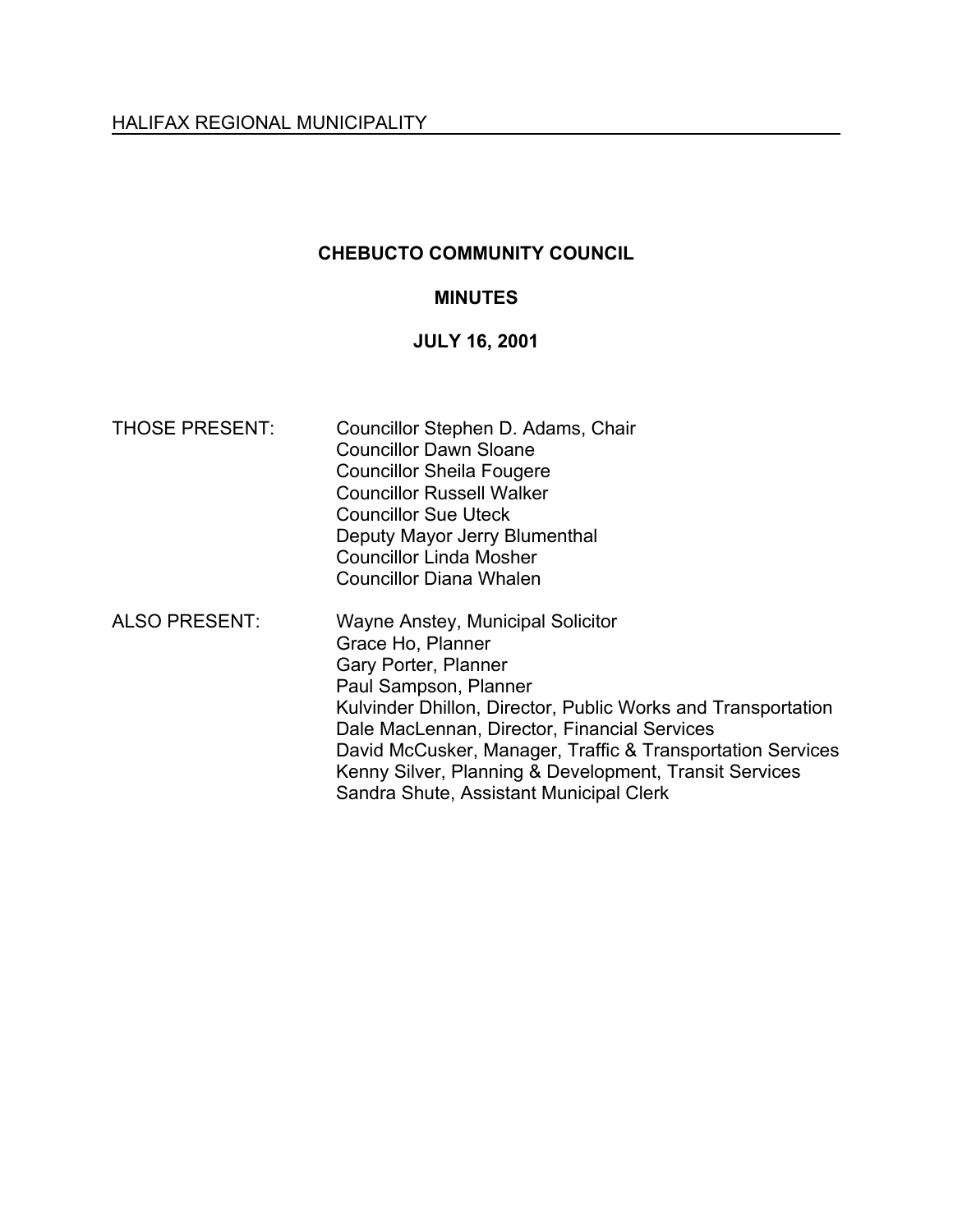# **TABLE OF CONTENTS**

| 1. |                                            | Call to Order (and the contract of the contract of the contract of the contract of the Call to Order (4                                                                               |  |  |  |
|----|--------------------------------------------|---------------------------------------------------------------------------------------------------------------------------------------------------------------------------------------|--|--|--|
| 2. | <b>Approval of Minutes</b>                 |                                                                                                                                                                                       |  |  |  |
|    | 2.1<br>2.2                                 | Special Council Session - June 26, 2001  4                                                                                                                                            |  |  |  |
| 3. |                                            | Approval of the Order of Business and Approval of Additions and Deletions . 4                                                                                                         |  |  |  |
| 4. | <b>Business Arising Out of the Minutes</b> |                                                                                                                                                                                       |  |  |  |
|    | 4.1                                        | <b>Status Sheet Items</b>                                                                                                                                                             |  |  |  |
|    |                                            | 4.1.1<br>4.1.2 Herring Cove Road Project re Costing of Initiatives  5<br>Improvements to Traffic Flow to and from Bayers<br>4.1.3                                                     |  |  |  |
|    |                                            | 4.1.4 Feasibility of Removing Bed and Breakfasts in the                                                                                                                               |  |  |  |
|    |                                            | Number of Cellular Sites already situated on Peninsula  5<br>4.1.5<br>4.1.6 Guidelines re term "Substantially in Conformance"  5<br>4.1.7 Area Rate for Snow Removal from sidewalks - |  |  |  |
|    |                                            | Possibility of Zoning CN and DND Lands Residential<br>4.1.9                                                                                                                           |  |  |  |
|    |                                            |                                                                                                                                                                                       |  |  |  |
| 5. |                                            |                                                                                                                                                                                       |  |  |  |
| 6. |                                            |                                                                                                                                                                                       |  |  |  |
| 7. |                                            |                                                                                                                                                                                       |  |  |  |
| 8. |                                            |                                                                                                                                                                                       |  |  |  |

8.1 Case 00337 - Application to Amend the Stage I and II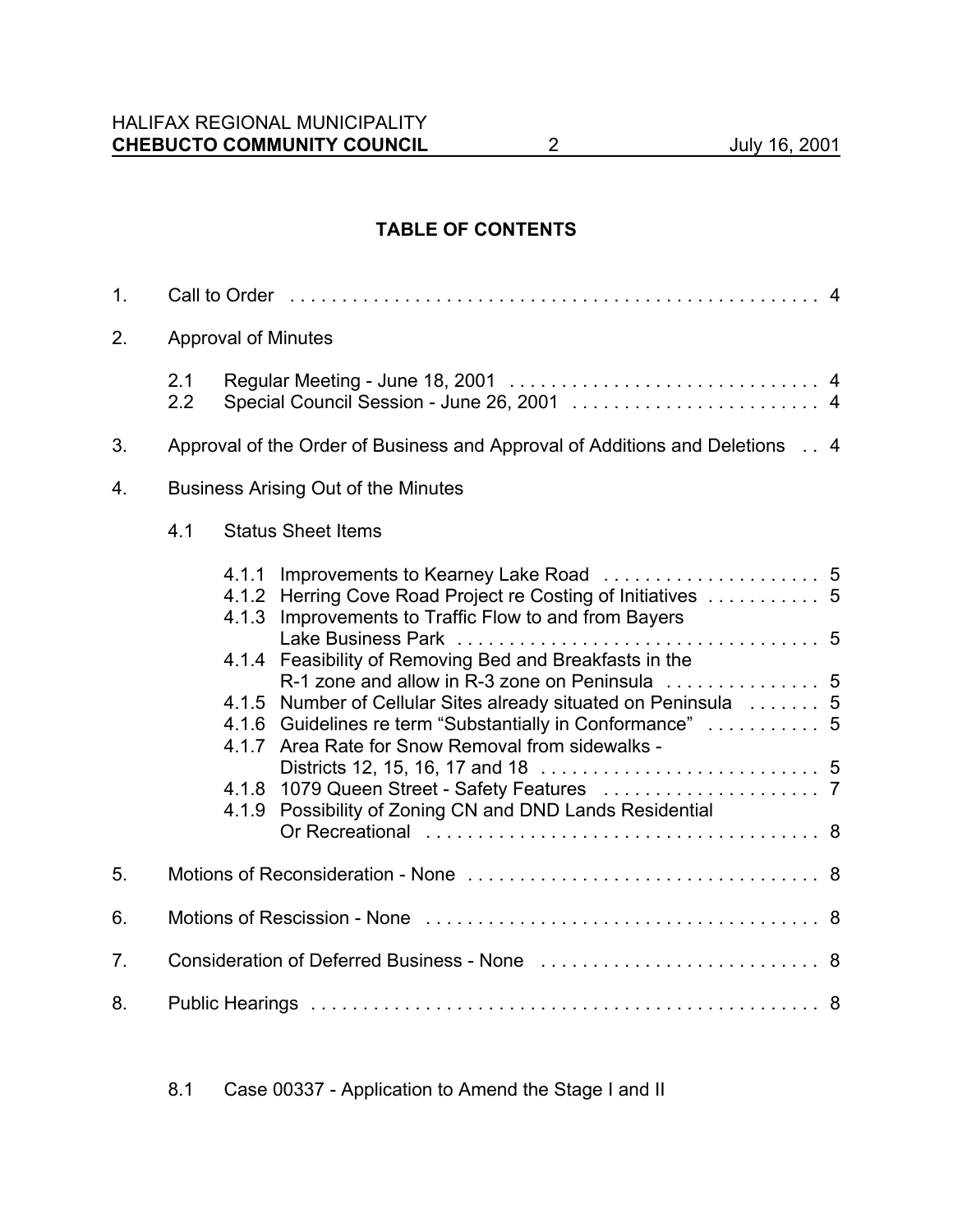# HALIFAX REGIONAL MUNICIPALITY **CHEBUCTO COMMUNITY COUNCIL** 3 July 16, 2001

|     | 8.2<br>8.3<br>8.4                                                                                              | Development Agreements for Clayton Park West, Phase 4<br>to permit a licenced lounge in conjunction with an existing<br>Case 00355 - Application to rezone 1070 Barrington Street<br>from RC-2 (Residential/Minor Commercial) to RC-3 (High<br>Case 00361 - Application to amend the Height Precinct for<br>Case 00333 - Application for a Development Agreement for<br>three free standing commercial buildings at 6990 Mumford |    |  |
|-----|----------------------------------------------------------------------------------------------------------------|----------------------------------------------------------------------------------------------------------------------------------------------------------------------------------------------------------------------------------------------------------------------------------------------------------------------------------------------------------------------------------------------------------------------------------|----|--|
| 9.  | Correspondence, Petitions and Delegations                                                                      |                                                                                                                                                                                                                                                                                                                                                                                                                                  |    |  |
|     | 9.1                                                                                                            | Presentation - Plans for Houses Owned by Dalhousie (Conversion,                                                                                                                                                                                                                                                                                                                                                                  | 19 |  |
| 10. | 19                                                                                                             |                                                                                                                                                                                                                                                                                                                                                                                                                                  |    |  |
| 11. | Motions - None experiences in the contract of the contract of the contract of the contract of the Motions - 19 |                                                                                                                                                                                                                                                                                                                                                                                                                                  |    |  |
| 12. | <b>Added Items</b>                                                                                             |                                                                                                                                                                                                                                                                                                                                                                                                                                  |    |  |
|     | 12.1<br>12.2<br>12.3<br>12.4                                                                                   | Case 00364 - Proposed Telecommunications Installation on<br>the Gordon B. Isnor Building, 5565 Cornwallis Street, Halifax  19<br>Case 00363 - Proposed Telecommunications Installation on<br>Case 00035 - Rezoning of Lands at the End of Forward                                                                                                                                                                                |    |  |
| 13. |                                                                                                                |                                                                                                                                                                                                                                                                                                                                                                                                                                  |    |  |
| 14. | 20                                                                                                             |                                                                                                                                                                                                                                                                                                                                                                                                                                  |    |  |
| 15. | 20                                                                                                             |                                                                                                                                                                                                                                                                                                                                                                                                                                  |    |  |
| 16. |                                                                                                                |                                                                                                                                                                                                                                                                                                                                                                                                                                  |    |  |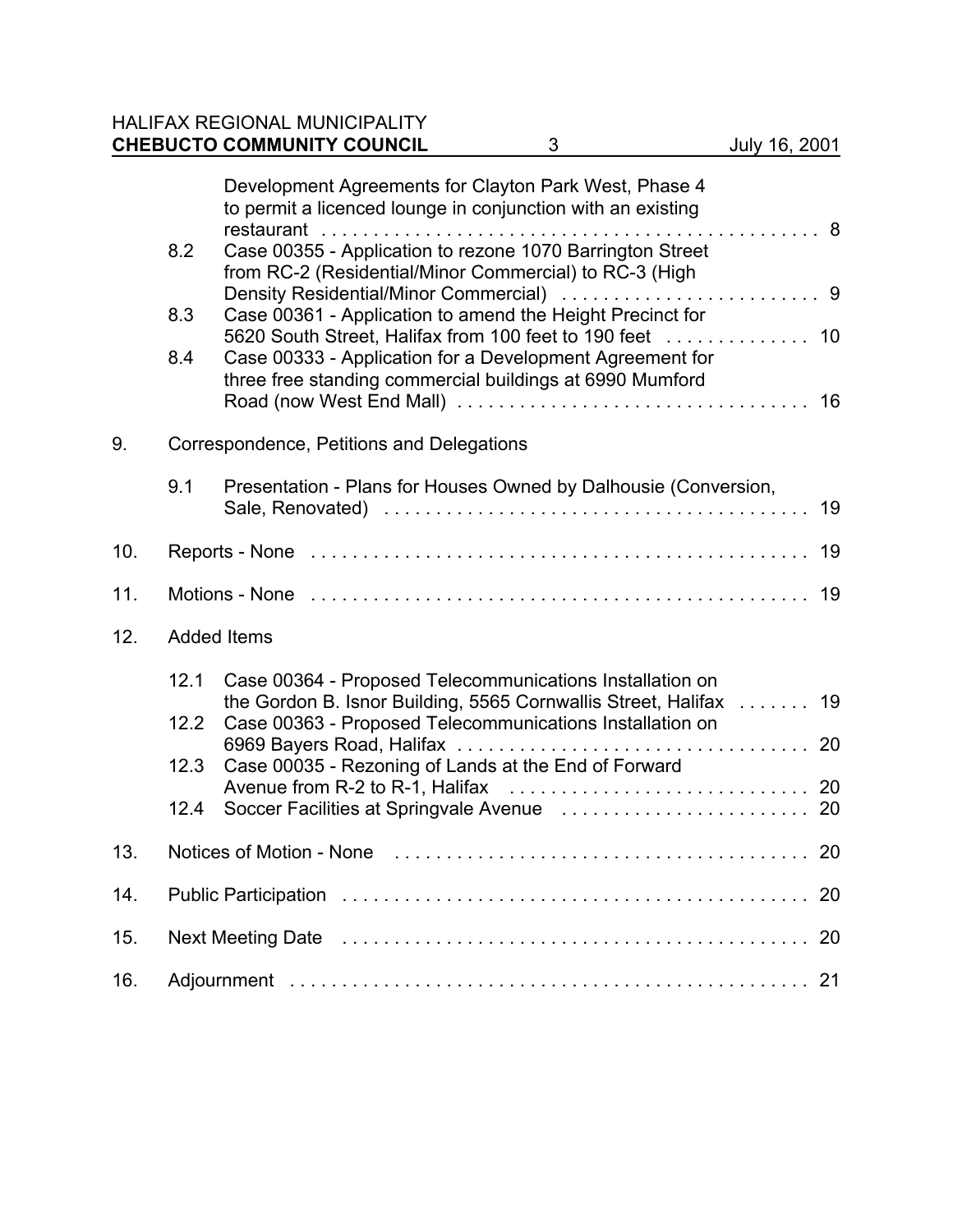## 1. **CALL TO ORDER**

The meeting was called to order at 7:00 p.m. in the Council Chambers at 2750 Dutch Village Road, Halifax.At a later point in the meeting, the Chair recognized Howard Epstein, MLA for Halifax Chebucto.

# 2. **APPROVAL OF MINUTES**

### 2.1 **Regular Meeting - June 18, 2001**

**MOVED by Deputy Mayor Blumenthal, seconded by Councillor Sloane to approve the Minutes of Regular Meeting held on June 18, 2001 as circulated. MOTION PUT AND PASSED.**

2.2 **Special Council Session - June 26, 2001**

**MOVED by Deputy Mayor Blumenthal, seconded by Councillor Sloane to approve the Minutes of Special Council Session held on June 26, 2001 as circulated. MOTION PUT AND PASSED.**

# 3. **APPROVAL OF THE ORDER OF BUSINESS AND APPROVAL OF ADDITIONS AND DELETIONS**

Added Items: Supplementary Report re Case 00333 - Application for a Development Agreement for three free standing commercial buildings at 6990 Mumford Road (now West End Mall)

> Presentation - Dalhousie University re Plans for Houses owned by Dalhousie University (Conversion, Sale, Renovated)

> Case 00364 - Proposed Telecommunications Installation on the Gordon B. Isnor Building, 5565 Cornwallis Street, Halifax

> Case 00363 - Proposed Telecommunications Installation on 6969 Bayers Road, Halifax

> Case 00035 - Rezoning of Lands at the end of Forward Avenue from R-2 to R-1 (First Reading and Set Public Hearing Date)

**MOVED by Councillor Mosher, seconded by Councillor Sloane to approve the Order of Business as amended. MOTION PUT AND PASSED.**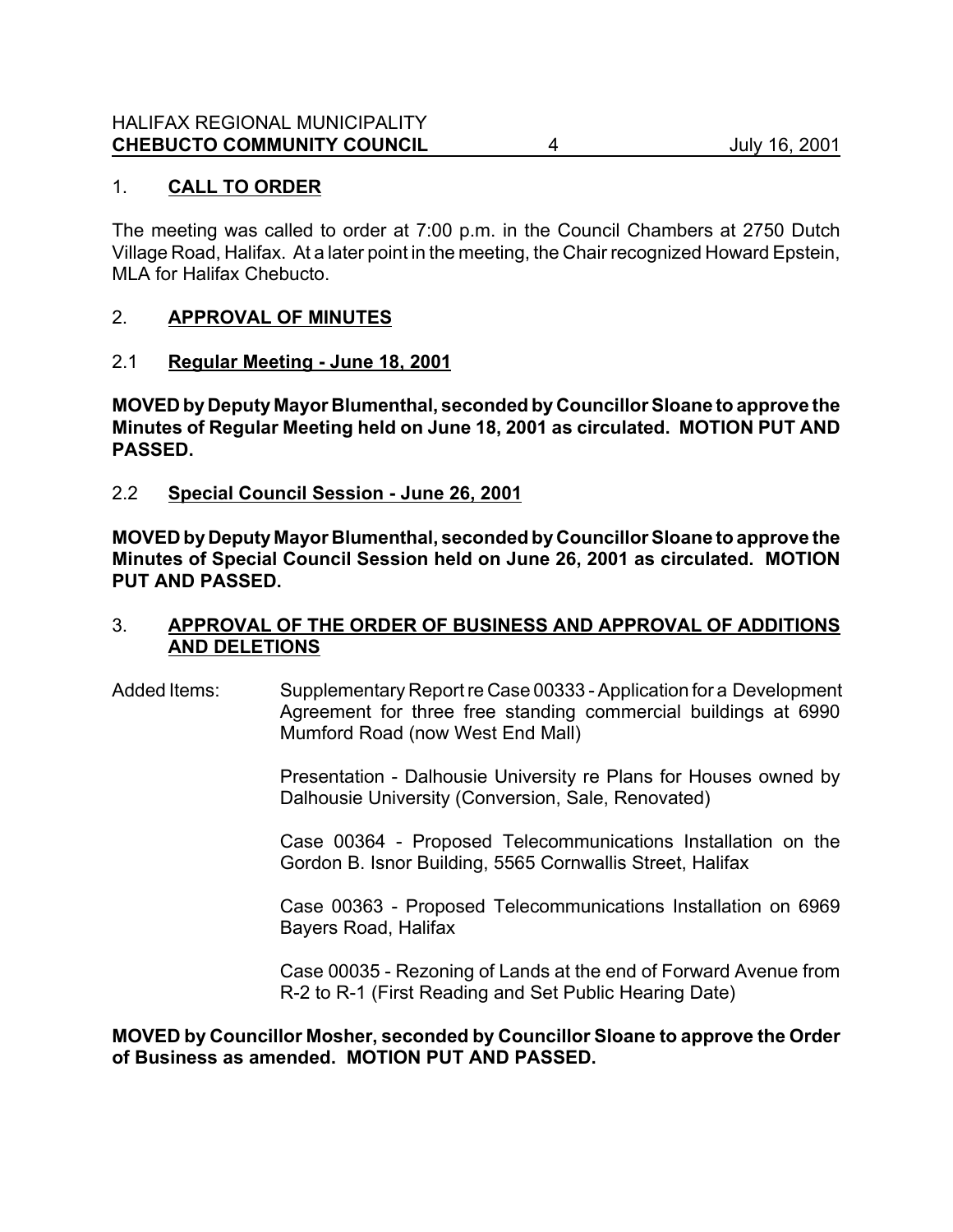# 4. **BUSINESS ARISING OUT OF THE MINUTES**

#### 4.1 **Status Sheet Items**

#### 4.1.1 Improvements to Kearney Lake Road

Councillor Whalen requested that a letter be written to the Minister of Transportation and Public Works asking when the lights will be installed at the intersection of Kearney Lake Road and 102 at the exit ramps.

#### 4.1.2 Herring Cove Road Project re Costing of Initiatives

No information available.

#### 4.1.3 Improvements to Traffic Flow to and from Bayers Lake Business Park

Councillor Whalen outlined traffic improvements that will be taking place during this construction season.

#### 4.1.4 Feasibility of Removing Bed and Breakfasts in the R-1 Zone and Allow in the R-3 Zone on Peninsula

A report is expected for the next meeting.

### 4.1.5 Number of Cellular Sites Already Situated on the Peninsula

Councillor Uteck advised that a representative from Health Canada will be attending a Committee of the Whole meeting of Regional Council sometime in the future regarding health and safety aspects.

### 4.1.6 Guidelines re Term "Substantially in Conformance"

A report is expected for the next meeting.

### 4.1.7 Area Rate for Snow Removal from Sidewalks - Districts 12, 15, 16, 17 and 18

A Staff Report dated June 25, 2001 had been before Regional Council at its meeting held on July 3, 2001. This report provided information regarding Chebucto Community Council's request as well.

Mr. Kulvinder Dhillon, Director of Public Works and Transportation provided an overview of the report which had been before Regional Council, copies of which had been provided to Community Council. During the course of his presentation, he provided clarification on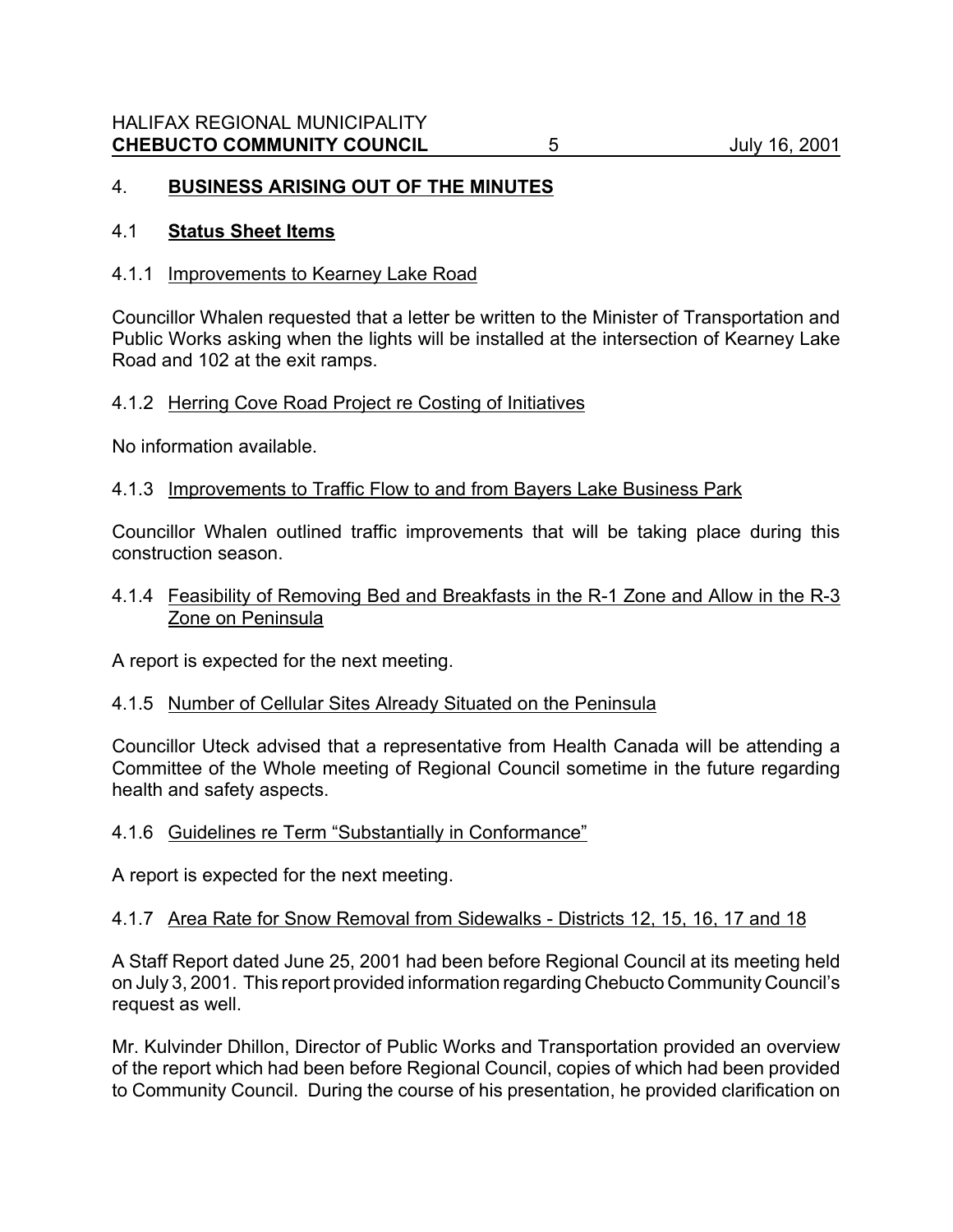#### HALIFAX REGIONAL MUNICIPALITY **CHEBUCTO COMMUNITY COUNCIL** 6 July 16, 2001

the figures presented versus costs for Dartmouth and the County. He indicated the costs would reflect the service level provided.

Councillor Walker stated that his residents were looking for this service. He conducted a survey and 63% of the 400 surveys returned were in favour. He needed a rate to take to Regional Council this week for District 15 if no other Districts wanted to join in. He has been looking for a way to do this since January and it was necessary to go to Regional Council before Regional Council's summer break.

Ms. Dale MacLennan, Director, Financial Services explained the tax rate structure for general and area rates and guidelines regarding interim area rates. Interim area rates address all new rates being created and, therefore, would apply to snow removal rates. There was required, therefore, a public process which, in this case, would be lengthy enough to prohibit approval by Regional Council this week. The issue in this case is whether or not this service should be provided throughout the Municipality or accepted under area rates. She was suggesting it could be deferred until the fall for the budget process and addressed in its entirety for 2002/03.

Councillor Walker expressed concern that no one had told him of the need for a public process until just recently which did not allow time for him to hold a public meeting. At this point in time, he was willing to consider an area rate for one year only and look at it again in the fall. If it was not done tonight, he could not do it for 2001/02.

Ms. MacLennan said there were two issues. If it was done internally, the equipment would have to be bought and might have to be sold after a year and it would have to be based on costs, not on a rate. The area rate guidelines have been in place since January, 2000.

Deputy Mayor Blumenthal asked if true activity costs would be considered in September. In response, Mr. Dhillon advised that a report will be coming forward to Regional Council in September.

Deputy Mayor Blumenthal then asked if Councillor Walker should go forward with a motion and it goes to Regional Council, would there be enough staff available for Councillor Walker's District. In response, Mr. Dhillon advised that it would be necessary to obtain additional external resources.

Deputy Mayor Blumenthal then stated that he was not interested for his District since he had about 100 km. of sidewalk

Councillor Mosher referred to different costs in different areas and asked if exact costs would be determined in the future. In response, Mr. Dhillon said that a certain level of service would have to be provided which would have to be covered by an area rate. It was hard to provide numbers based on the uniqueness of different areas.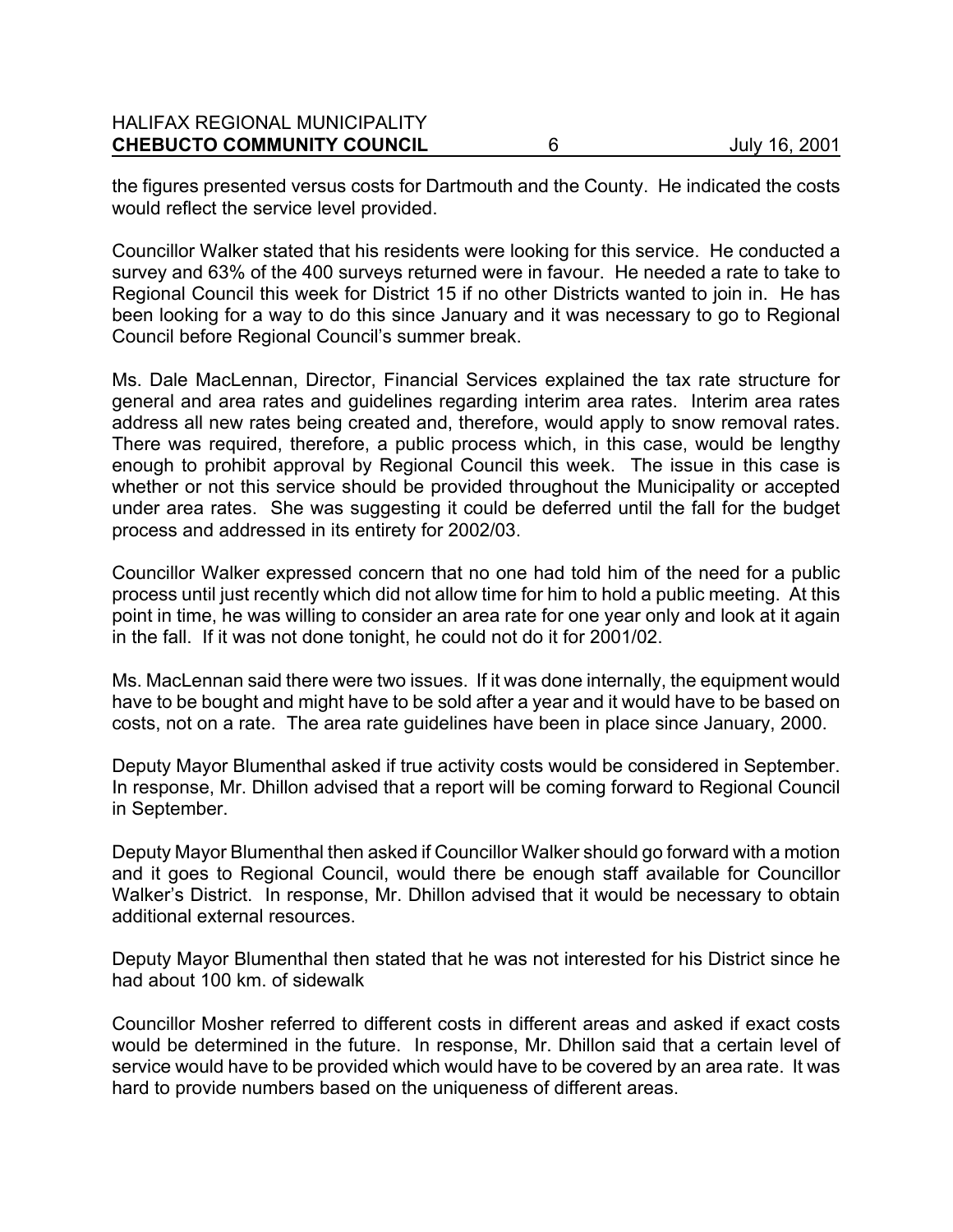| <b>HALIFAX REGIONAL MUNICIPALITY</b> |               |
|--------------------------------------|---------------|
| <b>CHEBUCTO COMMUNITY COUNCIL</b>    | July 16, 2001 |
|                                      |               |

Councillor Mosher asked if it was possible to increase the rate in areas now being provided with the service so that the cost burden can be shared. In response, Mr. Dhillon advised that if it was going to be a general/standard service, there would be a uniform rate across HRM which most likely would be out of the general rate.

Ms. MacLennan cautioned that there might be difficulties if the issue is brought to Regional Council in a hurried fashion. The ideal situation would be to bring it to Regional Council as a typical area rate problem coupled with service issues when the budget process gets underway. She pointed out that it seemed last winter that the unhappiest taxpayers were the ones with the service. If Regional Council decides that this is a standard service, then it should not be area rated.

Councillor Mosher asked if there would be a thorough public participation process held similar to the C & D process to make sure there is appropriate feedback. In response, Ms. MacLennan advised that individual Councillors could work through their Districts with Newsletters and talk with their constituents and staff could host individual sessions this fall. It would be necessary, however, to see how much of an undertaking it would be.

Councillor Uteck explained problems with sidewalks in her area and advised that she could not go forward with this service with no guarantee that it could be provided. She provided information on services from Youth Live. She felt that sidewalks should be repaired first before they can be considered for plowing.

Councillor Whalen said her concern was with inequities in the provision of service and subsidization of costs. She did not have a problem with a District wanting to add an interim area rate but she was not in a position to introduce one in District 16 at this time. Councillor Sloane stated she could not proceed with an area rate at this time because she could not hold a meeting.

**MOVED by Councillor Walker, seconded by Councillor Mosher to recommend that Regional Council set an area rate of .0063 on both residential and commercial rates for one year (2001/02) to raise \$40,000 in District 15 of Halifax Regional Municipality to clear sidewalks. MOTION PUT AND PASSED.**

### 4.1.8 1079 Queen Street - Safety Features

Follow up to be sent.

# 4.1.9 Possibility of Zoning CN and DND Lands Residential or Recreational

No information provided as yet.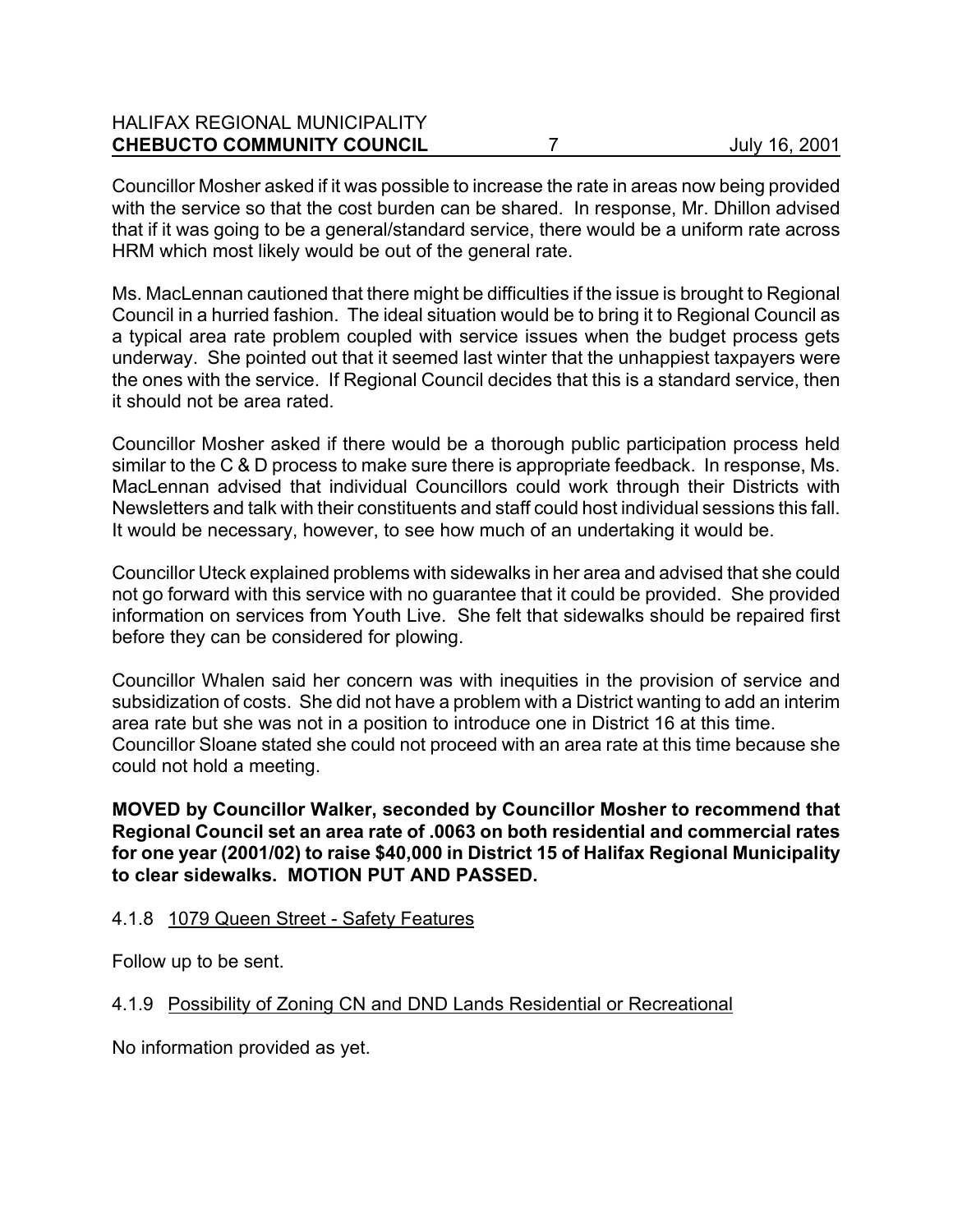- 5. **MOTIONS OF RECONSIDERATION** None
- 6. **MOTIONS OF RESCISSION** None
- 7. **CONSIDERATION OF DEFERRED BUSINESS** None
- 8. **PUBLIC HEARINGS**

# 8.1 **Case 00337 - Application to Amend the Stage I and II Development Agreements for Clayton Park West, Phase 4 to Permit a Licenced Lounge in Conjunction with an Existing Restaurant**

A Staff Report dated May 31, 2001 was before Community Council.

Paul Sampson, Planner provided an overview of the application with the aid of overheads. Staff was recommending approval of the application.

The Chair called for speakers for or against the application.

Mr. Ron Bachur, majority operator of Swiss Chalet in question, provided the following information:

- The concept of the Swiss Chalet "Roost" is new to the Maritimes and he would like the option of being able to provide alcoholic beverages without the necessary purchase of food. It is another avenue to expand the business.
- Hours of business would not be late-night cabaret style.
- Sound level may not go past the exterior perimeter of the patio.
- VLTs will not be included. They are not in the Swiss Chalet tradition.

Mr. Hiram Tiller, 4 Thackeray Close asked what was being done about traffic control from Parkland over to the street abutting Swiss Chalet. He referred to Minutes last fall when it was indicated that traffic lights would be installed at Parkland and Lacewood but this has not happened yet.

The Chair then called three times for additional speakers. There were none.

### **MOVED by Councillor Uteck, seconded by Councillor Mosher to close the Public Hearing. MOTION PUT AND PASSED.**

**MOVED by Councillor Whalen, seconded by Deputy Mayor Blumenthal to approve the amending Stage I Development Agreement, attached as Appendix A to the Staff Report dated May 31, 2001 to permit the use of the lands for a licenced lounge in conjunction with an existing restaurant (Swiss Chalet);**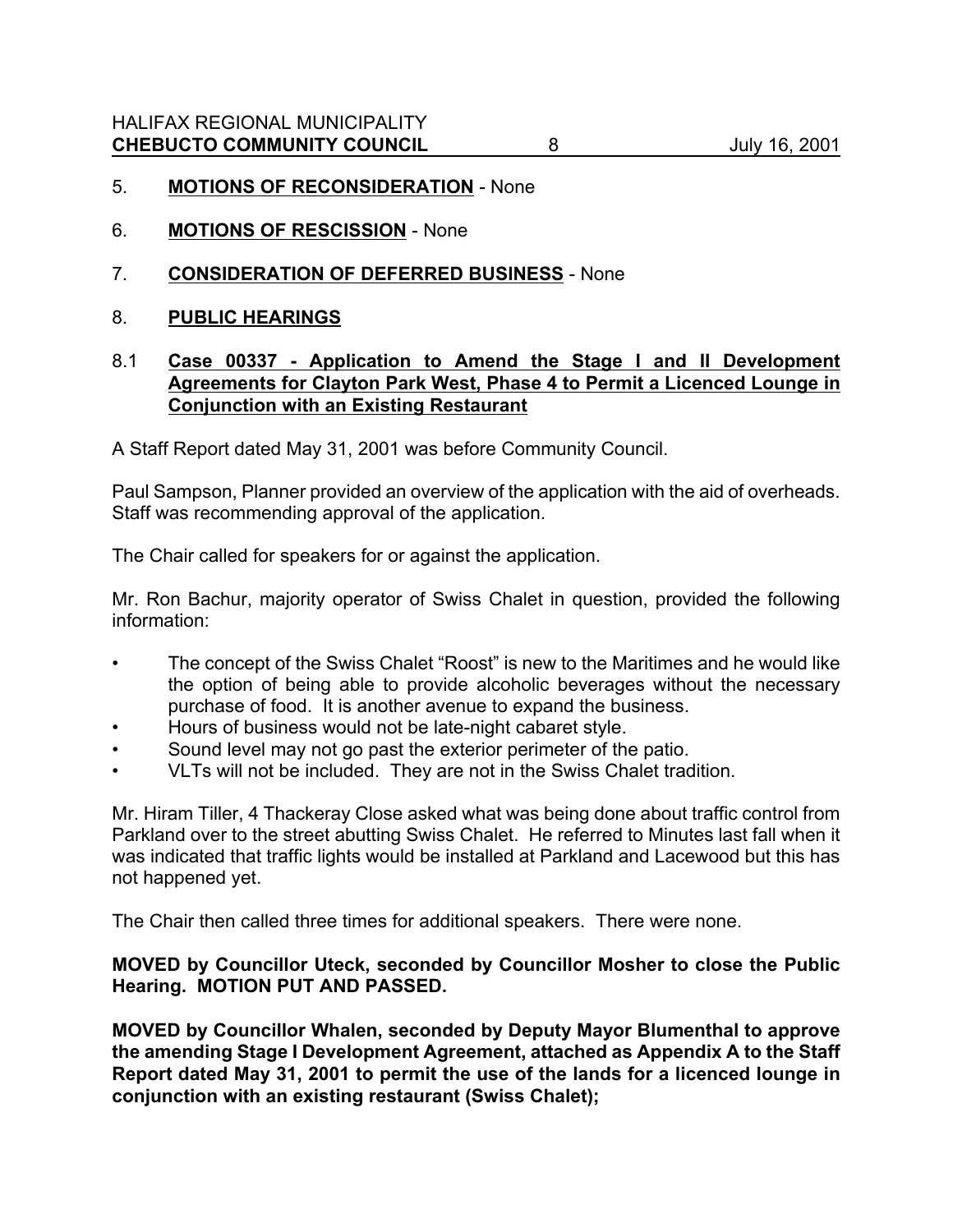**Require that the amending Development Agreement be signed within 120 days, or any extension thereof granted by Community Council on request of the applicant, from the date of final approval by Community Council and any other bodies as necessary, whichever is later; otherwise, this approval will be void and obligations arising hereunder shall be at an end.**

# **MOTION PUT AND PASSED.**

# 8.2 **Case 00355 - Application to Rezone 1070 Barrington Street from RC-2 (Residential/Minor Commercial) to RC-3 (High Density Residential/Minor Commercial)**

A Staff Report dated June 15, 2001 was before Community Council. Paul Sampson, Planner provided an overview of the application with the aid of overheads and advised that staff was recommending approval.

Councillor Uteck expressed concern that this is the third development in less than a year at the T intersection. In addition, it is across the street from the Atlantic Superstore and there are no crosswalks or lights. This part of Barrington Street is fairly narrow. She wanted to see a crosswalk in that area.

Councillor Sloane indicated she understood there were problems with water mains in the area.

Councillor Mosher, a member of the Halifax Regional Water Commission, advised that the Water Commission is dealing with the water main issue.

The Chair then called for speakers for or against the application.

Mr. Tony Maskine, on behalf of the proponent, provided the following information:

- Commercial space will be included in the site, largely for professional use. It will be a high-end building.
- There is parking on Barrington Street but facilities will be provided indoor for the requirements of the building and more.
- The entrance to the building was moved further down which should help with access.
- There will not be spaces available for visitors other than those inside. If there is a traffic issue, he will have to give serious consideration to the tenant.
- Residents in the area were supportive of the proposal and felt it was an enhancement to the area.
- Currently the proposal is for 49 parking spaces with the addition of a partial second level. The original proposal was 34.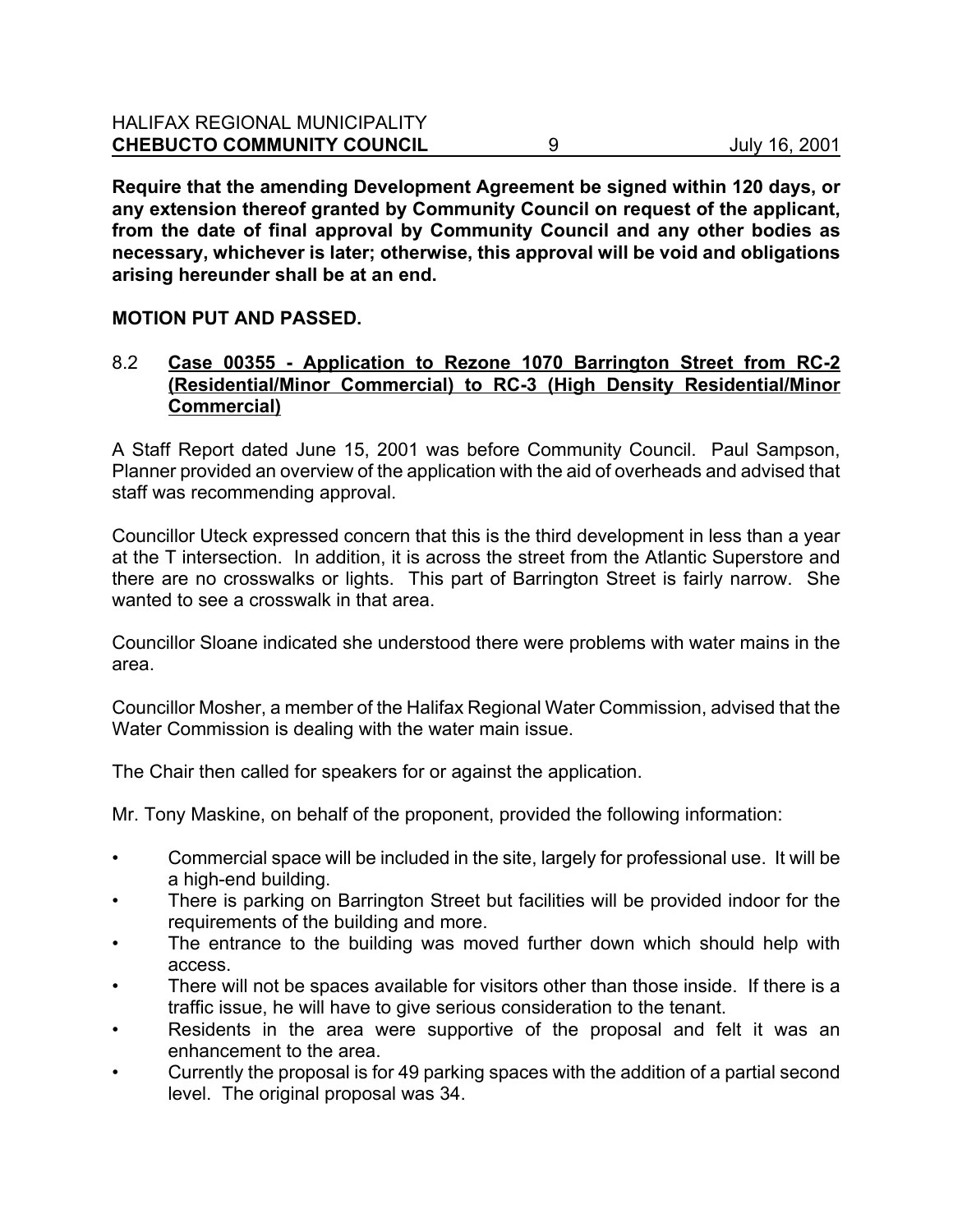At the request of Community Council, Mr. David McCusker, Traffic and Transportation Services provided the following information:

- Staff has been aware of this proposed development and several other developments in the area and requested traffic impact statements from Development Services.
- Staff has concerns with provision of parking in the area and the ability of some of the intersections. Staff hopes to generate additional information as part of the developments.

The Chair then called three times for additional speakers for or against the application. There were none.

**MOVED by Councillor Sloane, seconded by Councillor Walker to close the Public Hearing. MOTION PUT AND PASSED.**

**MOVED by Councillor Sloane, seconded by Councillor Uteck to approve the rezoning of 1070 Barrington Street, Halifax (PID #s 41019076, 41019068, 00103861) from RC-2 (Residential/Minor Commercial) to RC-3 (High Density Residential/Minor Commercial) as shown on Map 1 of the Staff Report dated June 15, 2001 to permit the construction of an apartment building on the property. MOTION PUT AND PASSED.** 

# 8.3 **Case 00361 - Application to Amend the Height Precinct for 5620 South Street, Halifax from 100 Feet to 190 Feet**

A Staff Report dated June 15, 2001 was before Community Council. Gary Porter, Planner provided an overview of the application with the aid of overheads. During the course of his presentation, he advised that the site is designated for high density development in the MPS and zoned for an apartment building. A development permit has already been issued for 186 units. The first 11 stories would be as of right. He also provided information on shadowing effects of the proposal. He advised that staff was recommending approval of the application.

In response to questions from Community Council, Mr. Porter provided the following additional information:

- Fenwick Towers is 33 floors. There is a certain time of day when the shadow from Fenwick Towers will cover the shadow from the proposed building.
- He understood the proposed building would be a quality building. He was not sure about the materials to be used on the outside, however.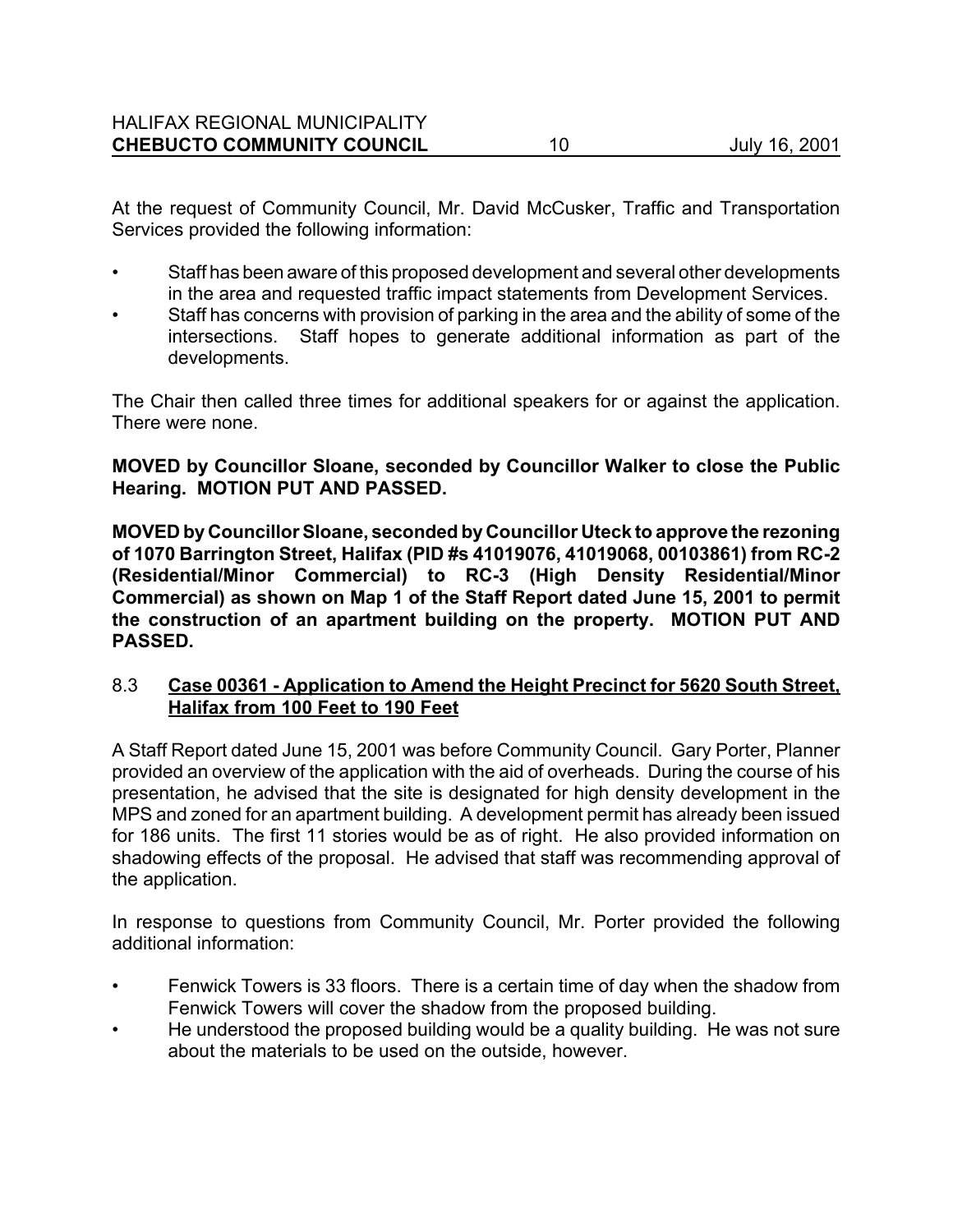#### HALIFAX REGIONAL MUNICIPALITY **CHEBUCTO COMMUNITY COUNCIL** 11 1 July 16, 2001

- The size of the apartments themselves would be increased under the proposal. The number of people allowed in an R-3 zone is based on the size of the lot. The lot is not getting any bigger.
- Since this is an as-of-right development, parking provisions would have to meet the Land Use By-law requirements.
- Even though the proposal is to add extra height, it would not mean more open space at the bottom. The eight floors would be going on top of the as-of-right portion.

The Chair then called for speakers for or against the application.

Mr. Chris Young, Duffus Romans Architects, provided the following information on behalf of the applicant:

- His company was asked by the proponent to consider what the impacts of the proposed extension would be on the neighbourhood.
- By way of overheads, he provided information on a series of shadow studies on four dates of the year - the Spring and Fall Equinox, the Summer Solstice and December  $21<sup>st</sup>$  which is the shortest day and the day on which shadows are the longest. The shadows of three buildings were considered: Fenwick Towers, Seniors Citizens and the proposed building.

Mr. Steve Tsimiklis, developer of the property, raised the following points:

- The proposal will fill a niche in the rental market because he wants to construct quality larger studio units aimed at young professionals and hospital employees on a prime multi-residential site on the Peninsula.
- The site has been designated for high density residential development through the MPS.
- There will only be a short term seasonal shadowing effect on smaller properties north of South Street and an insignificant shadowing effect south of South Street.
- The proposal will be economically viable and an asset to the neighbourhood.
- He is looking into the possibility that the bottom floor will have a commercial component.

Mr. Hugh Pullen, 6262 Oakland Road, President, Peninsula South Community Association and speaking on behalf of Allan Hayman as well, who is opposed to the development, raised the following points:

- Mr. Hayman feels the proposal will establish a bad precedent for the South End.
- Fenwick Towers started off as a high-rise luxury building but failed. It was subsequently bought by Dalhousie as a high-rise student residence. He suspected that young professionals and hospital workers would translate into a second high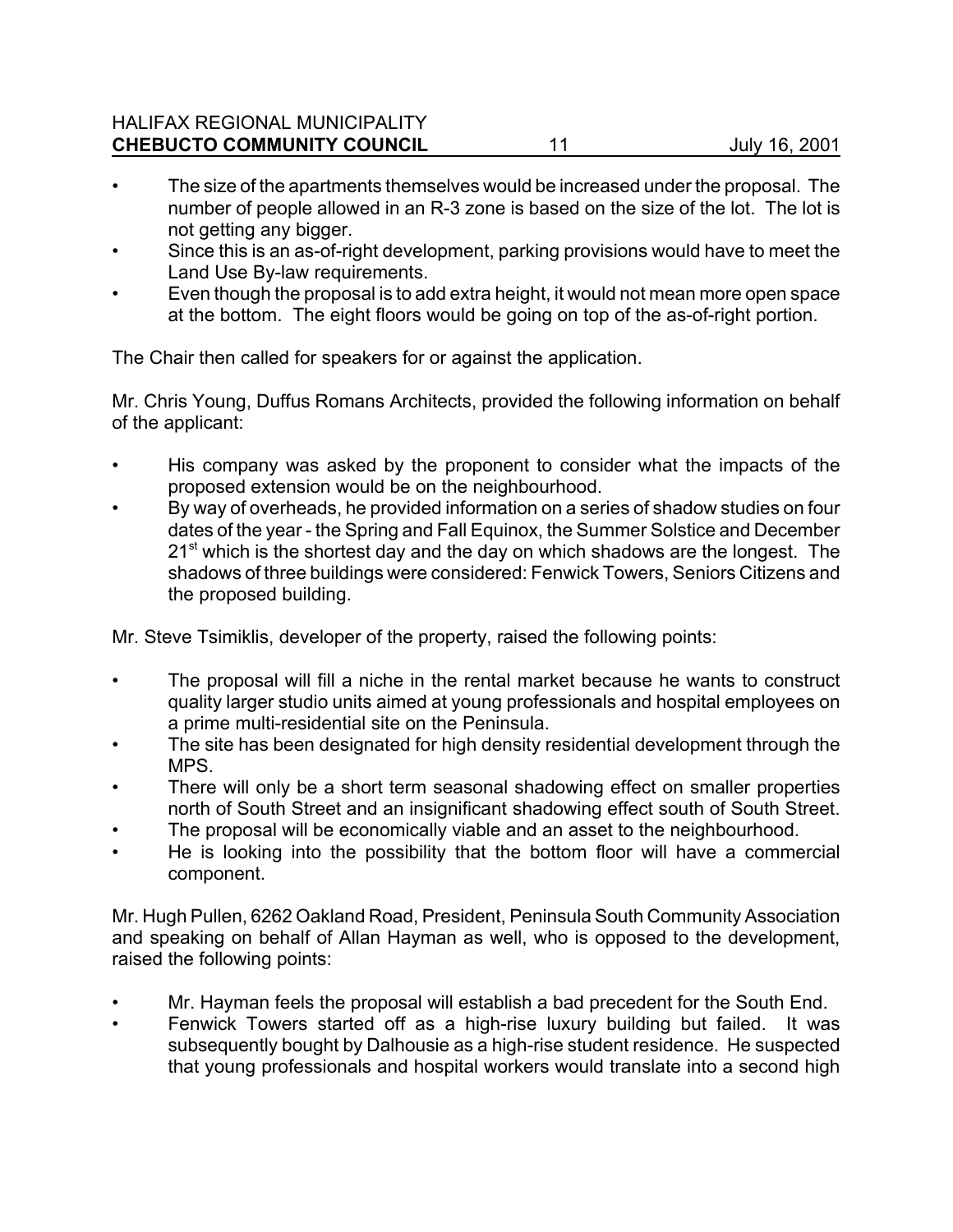#### HALIFAX REGIONAL MUNICIPALITY **CHEBUCTO COMMUNITY COUNCIL** 12 July 16, 2001

rise for students as young professionals and hospital workers tend to have low incomes. To be able to live in this building, they would have to double up.

- There was no objection to the building at 11 stories. It might attract the senior citizen component, and there is a demand in the South End.
- MacKeen Manor is behind the location in question and concerns have been expressed from them regarding the increase in traffic.
- This area has suffered from "high rise parties" which occur three times in the year: at the start of the university school year, just before Christmas and just before final exams.
- It will bring more foot traffic to the area.
- The proposal will change the character of the development. 11 stories was optimum height for a quality development.

Ms. Ann West, 1161 South Park Street raised the following points:

- She lived due west of Fenwick Towers and noted the discussion regarding shadowing.
- She was concerned with the sheer scale of the proposed building; Fenwick Towers was, in her opinion, probably the worst example of development that has taken place in Halifax. Subsequent to Fenwick Towers, planning guidelines were brought in to prevent something like this happening again. The height regulation was set for the area at 11 stories, which was fair and reasonable for the area.
- The neighbourhood is mixed residential/commercial and professional but the character overall is residential with a mix of single family, apartment buildings and condominiums.
- She could accept 11 stories but a sudden jump of eight additional stories makes nonsense of organized planning rules and is inappropriate for the neighbourhood.
- Just because Fenwick Towers was allowed is no reason to allow this type of development to occur again.

Mr. Howard Epstein, 2396 Clifton Street raised the following points:

- He agreed with the previous speakers about Fenwick Towers. It is a negative example of a building that has not worked. The proposal is for a virtual doubling of an allowable height on the site.
- The proposed height is not desirable anywhere and to push what is a city with a long tradition of buildings on a human scale to exceed 11 stories is wrong.
- The density calculations given are incorrect. The Staff Report indicates the allowable density on a per acre basis should not exceed 210 persons but because there is an as of right for 11 stories for bachelor units, 186 are already spoken for.
- The Staff Report does not say what the size of each additional floor is. There could be three bachelor units and it could show that the allowable density will be exceeded. If they are larger units, there could be two people.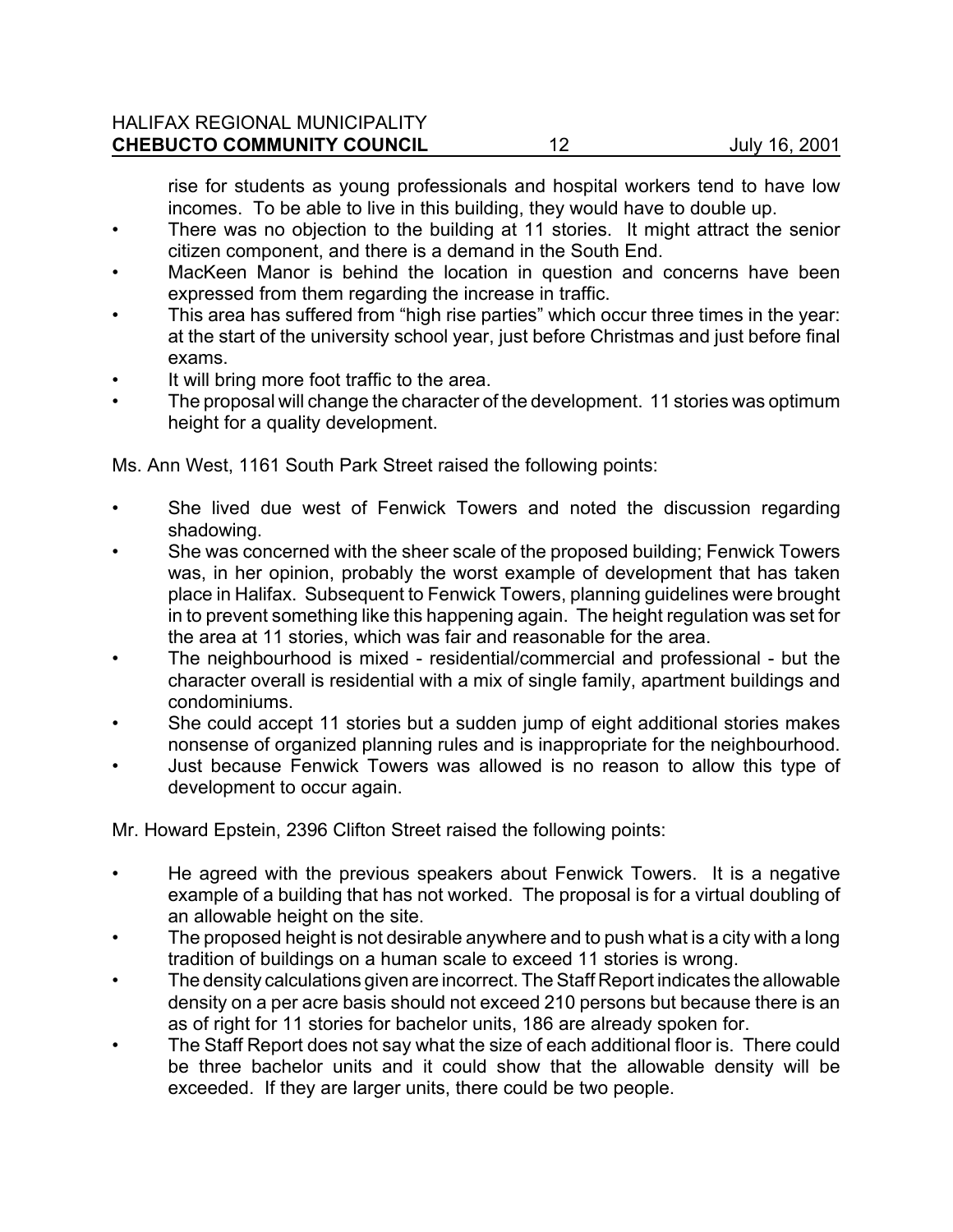#### HALIFAX REGIONAL MUNICIPALITY **CHEBUCTO COMMUNITY COUNCIL** 13 July 16, 2001

- Along with density, goes servicing and traffic flows. There is an assumption that there will be no problem because there will be no more than 210 persons in the building. His calculations were that there could be close to 300 persons.
- There is an assumption in the Staff Report that an 11 storey building will be built on the site. He understood the proponent has an option to buy the site which is conditional on certain things. It may be that no 11 storey building will be built on the site.
- Even though a Development Agreement is not now possible, it is open to Council at any time to amend those areas of HRM to which they wish to see Development Agreements apply.
- He was concerned with shadowing as even 30 minutes lost during the winter months is significant. Shadowing is not only an impact on whether the grass can grow but it affects heating bills as well.

Mr. Michael Moore, Solicitor for the applicant, raised the following points:

- From a legal perspective, the test of approving amendments is whether or not they are consistent with the Municipal Planning Strategy. This piece of property has been designated for high density residential development, not for townhouses or single family houses.
- As of right, there is no question that 11 stories can be built.
- As of right there would be 186 persons. If the proposal is approved, which would allow an eight-storey tower on that portion of the land not subject to viewplane, there would be 210 bachelor units.
- The building is not being built for students. The studio apartments are designed for high-end larger bachelor apartments that are affordable.
- There will be no significant increase in traffic, no increase in servicing, no cost to the Municipality.
- The developer is asking for eight stories in addition to the permitted level, not anywhere near Fenwick Towers.
- The project is consistent with the MPS. In the South End area, Plan Policy 1.1, residential neighbourhoods are to be maintained and expanded by permitting new stock through infill and complimentary development.
- He also referred to Policy 1.2.

As a result of questions from Councillors, Mr. Tsimiklis provided the following additional information:

- He is targeting rental rates of around \$650-705 for smaller units and \$795-950 for larger units at this time.
- A studio apartment would consist of a living room 20' x 15', kitchen 10' x 10' and bath 6' x 8' with no separate bedroom.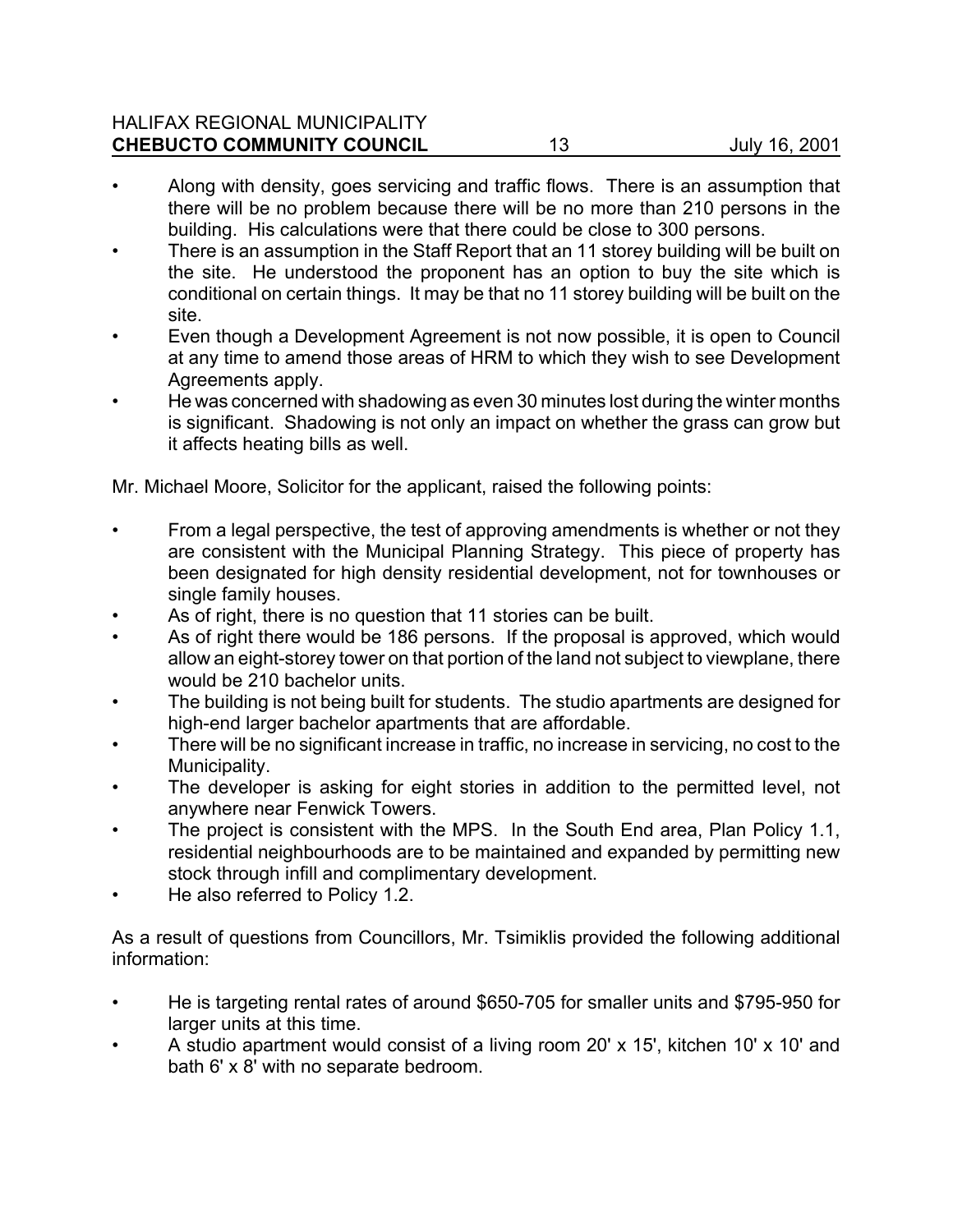# HALIFAX REGIONAL MUNICIPALITY **CHEBUCTO COMMUNITY COUNCIL** 14 July 16, 2001

Mr. Gaston Chagnon, 1165 Tower Road disputed the fact that the developer owns 28,000 sq. ft. of the property. He indicated there might be a mistake because he felt he owned 200 sq. ft.

The Chair then called three times for additional speakers for or against the application. There were none.

#### **MOVED by Councillor Fougere, seconded by Councillor Uteck to close the Public Hearing. MOTION PUT AND PASSED.**

Councillor Uteck then made the following comments:

- It was a valid point that the allowable density could be exceeded. Density is a problem currently being experienced throughout District 13.
- The proposal will fill a different type of niche.
- An 11-storey building will take place as of right.
- Density allowed is no more than with the addition on it.
- The residents attending the Public Information Meeting found out the effects of shadowing and left the meeting feeling satisfied.
- It was consistent with the MPS but concerns were with traffic and parking.
- She did not like what the building looks like but it is filling a niche.

#### **MOVED by Councillor Uteck, seconded by Councillor Sloane to approve the amendment to the height precinct for 5620 South Street (Lot Y-S-T), Halifax to increase the permitted height from 100' to 190' as shown on Map 1 of the Staff Report dated June 14, 2001.**

Mr. Porter provided the following information in answer to questions from Councillors:

- With regard to what protection is there not to exceed maximum density, this is an as of right development. The maximum density permitted is 250 persons per acre. Density is based on the number of habitable rooms in a building. HRM would have no control over the number of people who would be in a room. The habitable room count, however, will not exceed the 250 persons per acre based on the size of the lot. No more than 210 would be allowed in this particular building.
- With regard to consideration of a Development Agreement, not every area allows for Development Agreements since the Secondary Plan was completed for the Peninsula.
- There is a certain amount of open space required.

Councillor Fougere then advised she would be voting against the application for the following reasons: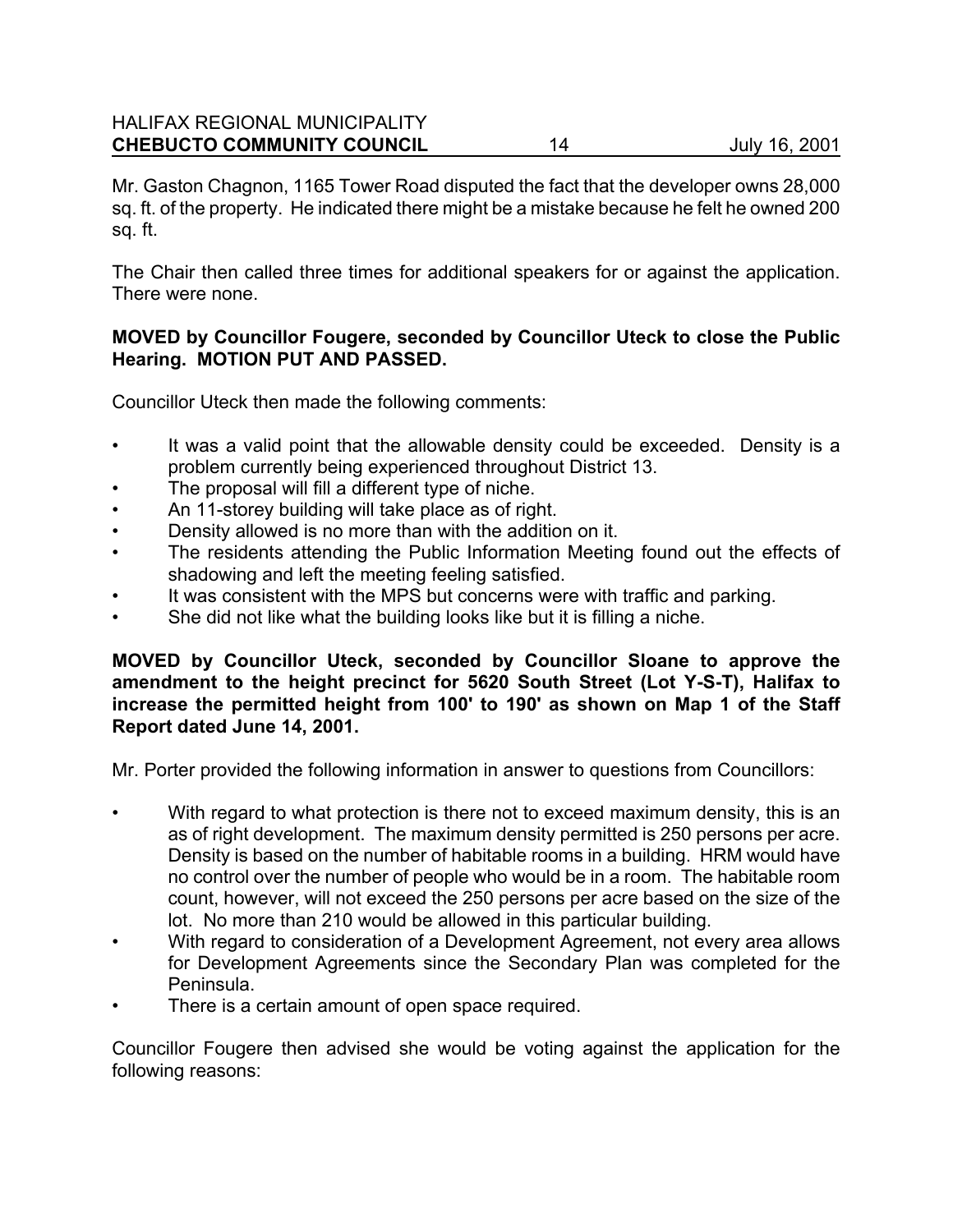### HALIFAX REGIONAL MUNICIPALITY **CHEBUCTO COMMUNITY COUNCIL** 15 July 16, 2001

- She referred to zoning By-laws referred to in the Staff Report and limitations to ensure appropriate development on any given lot.
- The application for an increase in height would almost double the height. The limitations were put there for a purpose.
- Fenwick Towers is the single tallest building in all of HRM. It is highly inappropriate. This is something that happens from time to time - somebody gets an exception to the rule and everyone behind that would apply their appropriateness based on the previous decision. She believed that Fenwick Towers was highly inappropriate and anything coming close to that height was also inappropriate. Apartment buildings with 8, 9, 10 and 11 stories are appropriate. Anything within the immediate area does not go beyond the 11 stories permitted on the site.
- Where developments are based on previous developments, it tends to deteriorate the neighbourhood and spread.
- An 11 storey building will maintain and expand residential use and expand residential property where previously there has been none. It meets that intent without going the additional eight stories.
- With regard to shadows, the limited hours of sunlight during December are at a minimum and adding a half hour to an hour out of that is significant.
- Only four out of 16 residential properties on Wright Avenue were represented at the Public Information Meeting. It might be that the others did not know, did not care or, when the building finally goes up, they will wonder how it got there.
- She could see that people would sublet to others to make ends meet.
- She did not dispute the use but sometimes things do not go in the way intended.

Deputy Mayor Blumenthal advised he would be supporting the motion. There are not enough quality units now. HRM is continuing to grow and there are a lot of professionals moving into the community looking for quality housing. Mr. Tsimiklis has built quality buildings in the past.

Councillor Sloane advised that the residents of her District did not seem to have objections to the application and, therefore, she would be supporting the motion.

### **MOTION PUT AND PASSED.**

At 9:20 p.m. it was agreed to a recess. The meeting resumed at 9:30 p.m.

# 8.4 **Case 00333 - Application for a Development Agreement for Three Free Standing Commercial Buildings at 6990 Mumford Road (Now West End Mall)**

A Staff Report dated June 21, 2001 was before Community Council along with a Supplementary Report dated July 9, 2001. Grace Ho, Planner provided an overview of the application with the aid of overheads. Staff was recommending approval of the application as per the Supplementary Report.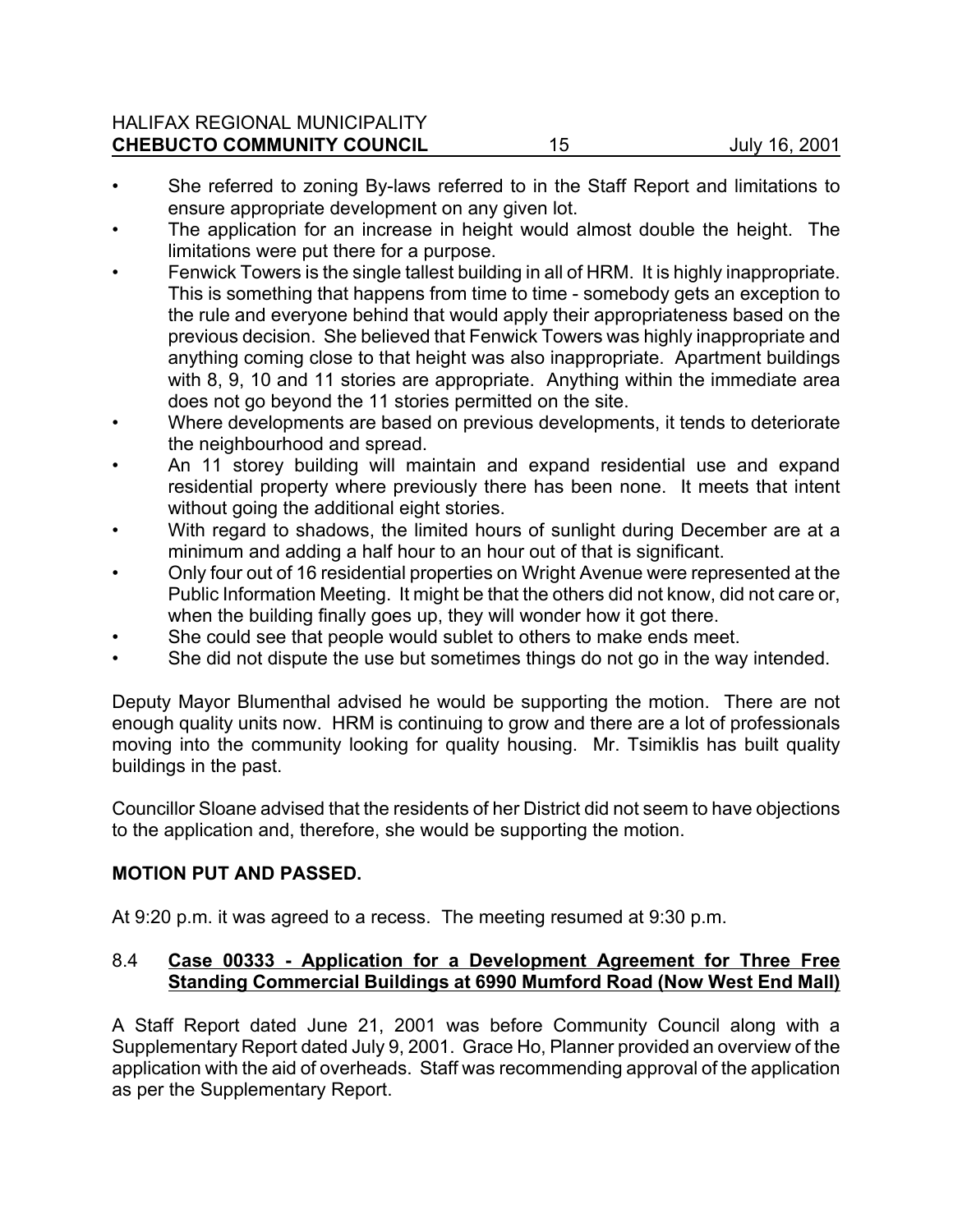As a result of a question, Ms. Ho advised that the transit terminal will be approximately 1500 sq. ft., part of which will be allocated for staff and part for the public.

As a result of questions from Community Council members, Mr. Dave McCusker, Manager of Traffic and Transportation Services provided the following information:

With regard to installation of traffic lights at Mumford Road south of St. Agnes School, a traffic impact study indicates the projected volumes do not warrant installation of signals at that location. He acknowledged it was a difficult intersection to get out of but there are other opportunities within the site to redirect your trip to where signals are located.

With regard to Leppert Street, Councillor Uteck expressed concern that Leppert Street could end up being a short cut.

The Chair then called for speakers for or against the application.

Mr. Robert Yamamoto, 20 VIC Management Inc., representing the proponent, provided the following information:

- Halifax Shopping Centre owns the property and wants to be able to consolidate and control what happens across the street. The property in question will be a complimentary retail project to coincide with the enclosed shopping centre.
- He sensed a lot of the issues related to what was happening with the bigger building but the issue before Community Council was with the three out parcel buildings.
- When the proposal was put together, there was an attempt to respect the amount of traffic and address concerns including short cutting. He was confident that short cutting would be eliminated. It would not be easy for people to short cut because of the nature of the use.
- A Traffic Study has been done and is available. In addition, they went the next step and provided a ten-year traffic study along Mumford Road from Chebucto to Romans. He provided further information on this study.

Mr. Howard Epstein, 2396 Clifton Street advised he was not speaking against the proposal but had some concerns:

- Traffic calming is a subject of a study in one part of this area.
- In terms of Leppert Street, he requested that the whole area should be the subject of traffic calming because of the intense development now taking place as of right plus the proposal before Community Council.
- With regard to pedestrian traffic, it was not clear there was a satisfactory plan to ensure safe pedestrian movement in and around the new transit stop and other nodes of transit on the periphery of the development to the stores.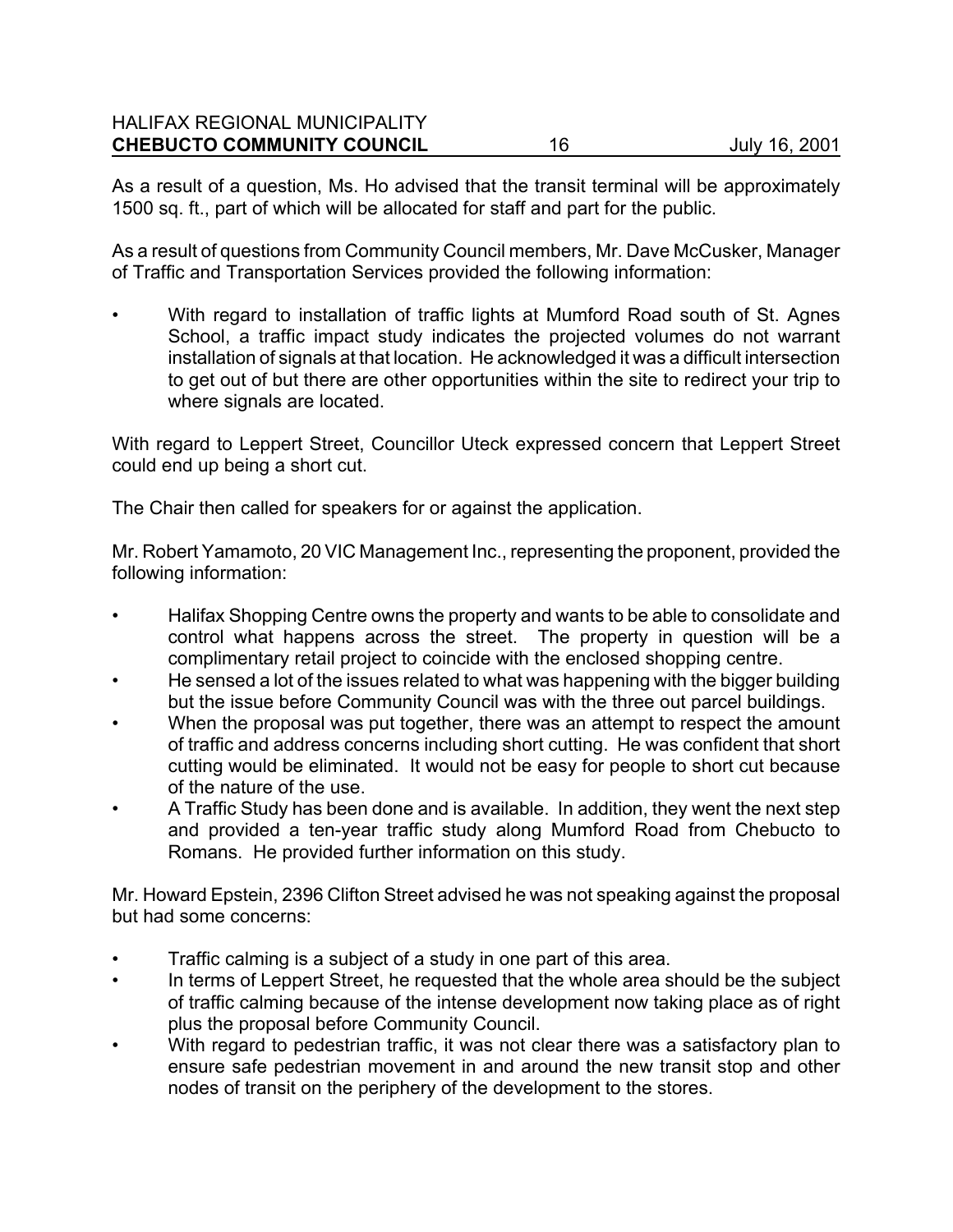#### HALIFAX REGIONAL MUNICIPALITY **CHEBUCTO COMMUNITY COUNCIL** 17 July 16, 2001

- He questioned if there was a link with any potential commuter rail stop. He understood there had been talk about a commuter rail stop immediately behind West End Mall, should it go ahead. Linkage to other forms of public transit was important.
- There is nothing in the Development Agreement that obliges the developer to pay all costs of the transit shelter and associated uses. There is mention of it in the Staff Report.

With regard to the new transit terminal, Mr. Yamomoto advised it is not a requirement of the Development Agreement but his company worked with transit staff to come up with a solution. For the good of the project, it was decided to build a combined shelter to house the transit employees and an enclosed waiting area for transit riders. His company was paying all the capital costs. It is not included in the Development Agreement because the construction is underway.

Mr. Hugh Pullen, 6262 Oakland Road stated that the transit shelter seems to be half way between two buildings. It was not designed for people but for buses.

Mr. Kenny Silver, Planning and Development, Transit Services provided the following information:

- The location was selected because it allows quick and easy access to Mumford Road. It is a major location for transfers, there is a better feeling of security in being able to provide a place inside for transit riders to wait out of the elements.
- This new facility is something Transit Services would like to have at all terminals.
- This provides amenities to the public that were not available previously.
- The only stop will be at the terminal. There is no plan for a second stop because of the driveway configuration.

### **MOVED by Councillor Fougere, seconded by Councillor Whalen to close the Public Hearing. MOTION PUT AND PASSED.**

Councillor Sloane expressed concern for accessibility for seniors who would have to get from the transit terminal to the retail stores, particularly on storm days. She asked if any concession could be made for Manor buses, for instance.

In response, Mr. Silver advised it was something that staff could discuss with the developer. There was no question about the walking distance but he felt it was not inconsistent with other malls which do not have transit service at the door.

The Chair called three times for additional speakers for or against the application. There were none.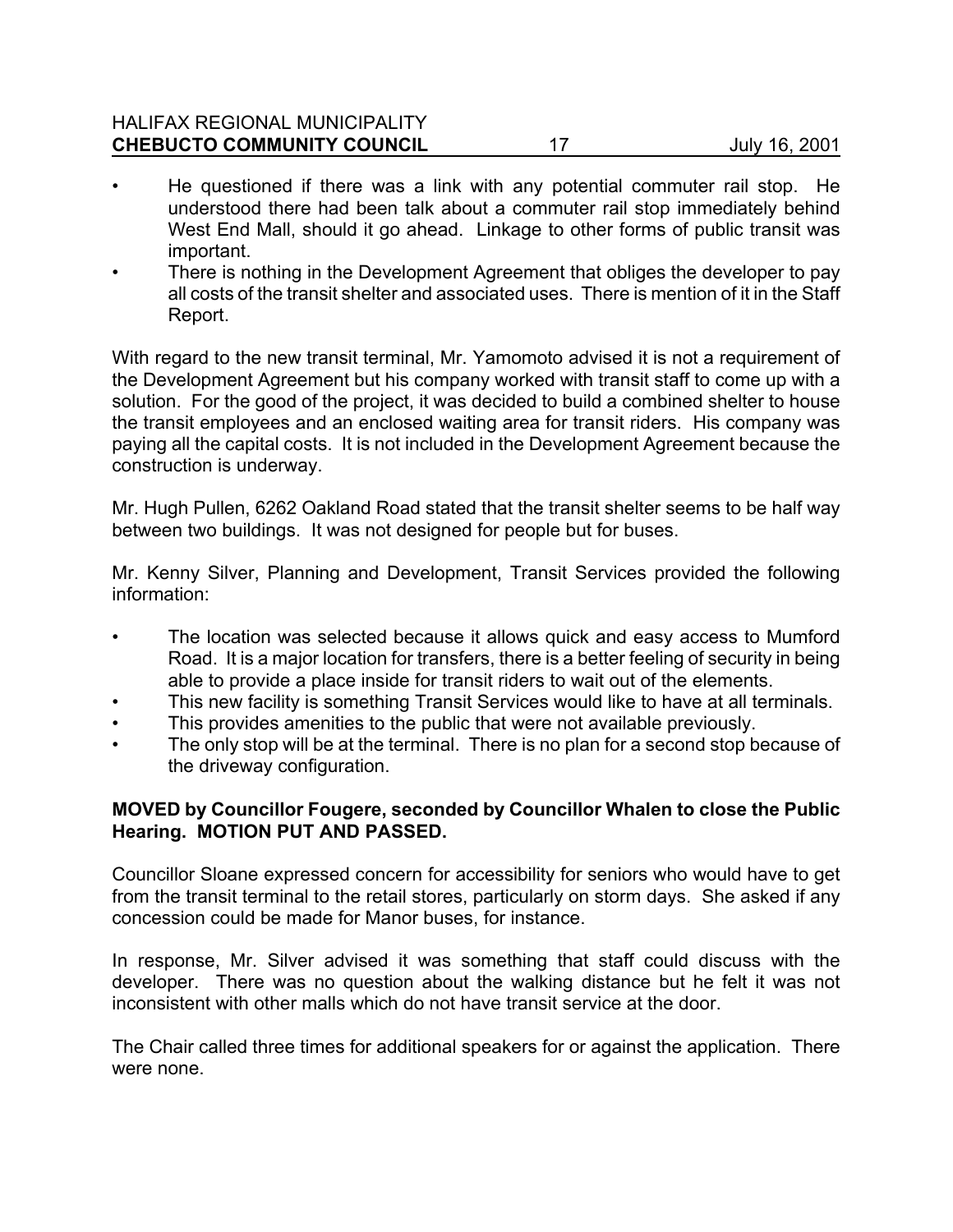#### HALIFAX REGIONAL MUNICIPALITY **CHEBUCTO COMMUNITY COUNCIL** 18 18 July 16, 2001

Councillor Fougere acknowledged that a lot of the issues surrounding this particular Development Agreement relate to the as-of-right development of Walmart and Sobeys, such as traffic and transit. One of the concerns raised concerned grocery pickup in front of Sobeys. As well, in terms of access to Walmart, the reality is that transit does not serve a particular retail vendor. In terms of commuter rail, the back of the building was not an appropriate place to wait after hours. The mall is accessible through a series of sidewalks. Halifax Shopping Centre is right across the street. There is no significant indoor pedestrian link. The Development Agreement is a compromise to meet the needs of the most people. About 50% of the people who use the Mumford Terminal are people using transfers, not making use of the shopping centre. The developer has shown to be a good corporate neighbour.

**MOVED by Councillor Fougere, seconded by Councillor Mosher to approve the revised Development Agreement, presented as Attachment I to the Supplementary Report dated July 9, 2001, incorporating changes concerning acoustical barriers, lighting, advertising and landscaping.**

**Further, to require that the applicant sign the revised agreement within 120 days, or any extension thereof granted by Council on the request of the applicant, from the date of final approval of said agreement by Council and any other bodies as necessary, whichever is later, including any appeal periods. Otherwise, this approval shall be void and any obligations arising hereunder shall be at an end.** 

# **MOTION PUT AND PASSED UNANIMOUSLY.**

In light of the concerns raised, Councillor Fougere then made the following motion:

**MOVED by Councillor Fougere, seconded by Councillor Mosher to request a Staff Report on the options available in terms of how the growing traffic concerns in the area can be addressed, specifically: Mumford Road, MacDonald Street, Chebucto Road, Leppert Street, Romans Avenue, in light of not only this major development but changes in the ramps at Joseph Howe Drive, the movement of the municipal service centre and a number of other developments taking place that will add to the concern. This report to be available for the September meeting of Community Council. MOTION PUT AND PASSED.**

# 9. **CORRESPONDENCE, PETITIONS AND DELEGATIONS**

# 9.1 **Plans for Houses Owned by Dalhousie University (Conversion, Sale, Renovated)**

Mr. Eric McKee, Vice-President, Student Services, Dalhousie University provided information on the plans for approximately a dozen houses owned by Dalhousie University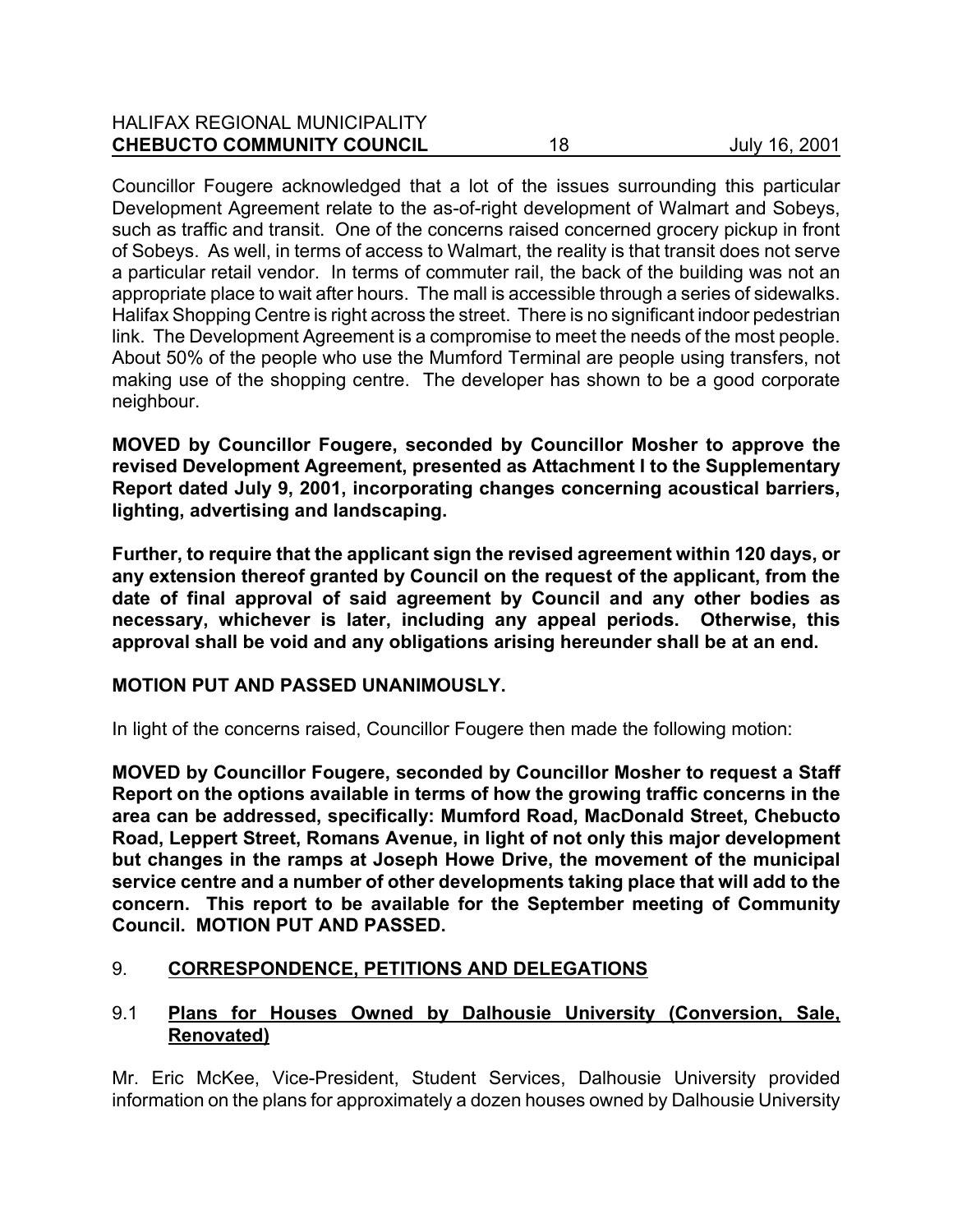which are to be vacated mainly on the block behind the Dalhousie Arts Centre running up towards Coburg Road and Lamarchant Street. The houses to be sold will be sold on the open market. Subsequently, a question and answer period took place.

### 10. **REPORTS** - None

- 11. **MOTIONS** None
- 12. **ADDED ITEMS**

#### 12.1 **Case 00364 - Proposed Telecommunications Installation on the Gordon B. Isnor Building, 5565 Cornwallis Street, Halifax**

A Staff Report dated July 5, 2001 was before Community Council with regard to the above.

**MOVED by Councillor Walker, seconded by Councillor Mosher to support the telecommunications installation on the Gordon B. Isnor Building at 5565 Cornwallis Street, Halifax. MOTION PUT AND PASSED.**

#### 12.2 **Case 00363 - Proposed Telecommunications Installation on 6969 Bayers Road, Halifax**

A Staff Report dated July 5, 2001 was before Community Council with regard to the above.

**MOVED by Councillor Mosher, seconded by Councillor Walker to support the telecommunications installation at 6969 Bayers Road, Halifax. MOTION PUT AND PASSED.**

12.3 **Case 00035 - Rezoning of Lands at the End of Forward Avenue from R-2 (Two Family Dwelling) to R-1 (Single Family Dwelling), Halifax**

**MOVED by Councillor Mosher, seconded by Councillor Walker to give First Reading to the proposed rezoning of the lands of United Gulf Development Limited located at the end of Forward Avenue, also known as 92 Williams Lake Road, from R-2 (Two Family Dwelling) to R-1 (Single Family Dwelling) and schedule the Public Hearing for September 10, 2001. MOTION PUT AND PASSED.**

#### 12.4 **Soccer Facilities at Springvale Avenue**

Councillor Mosher, for information purposes, provided information on the issues and the decision of the Wanderers Soccer Club to move to the J.L. Walker field.